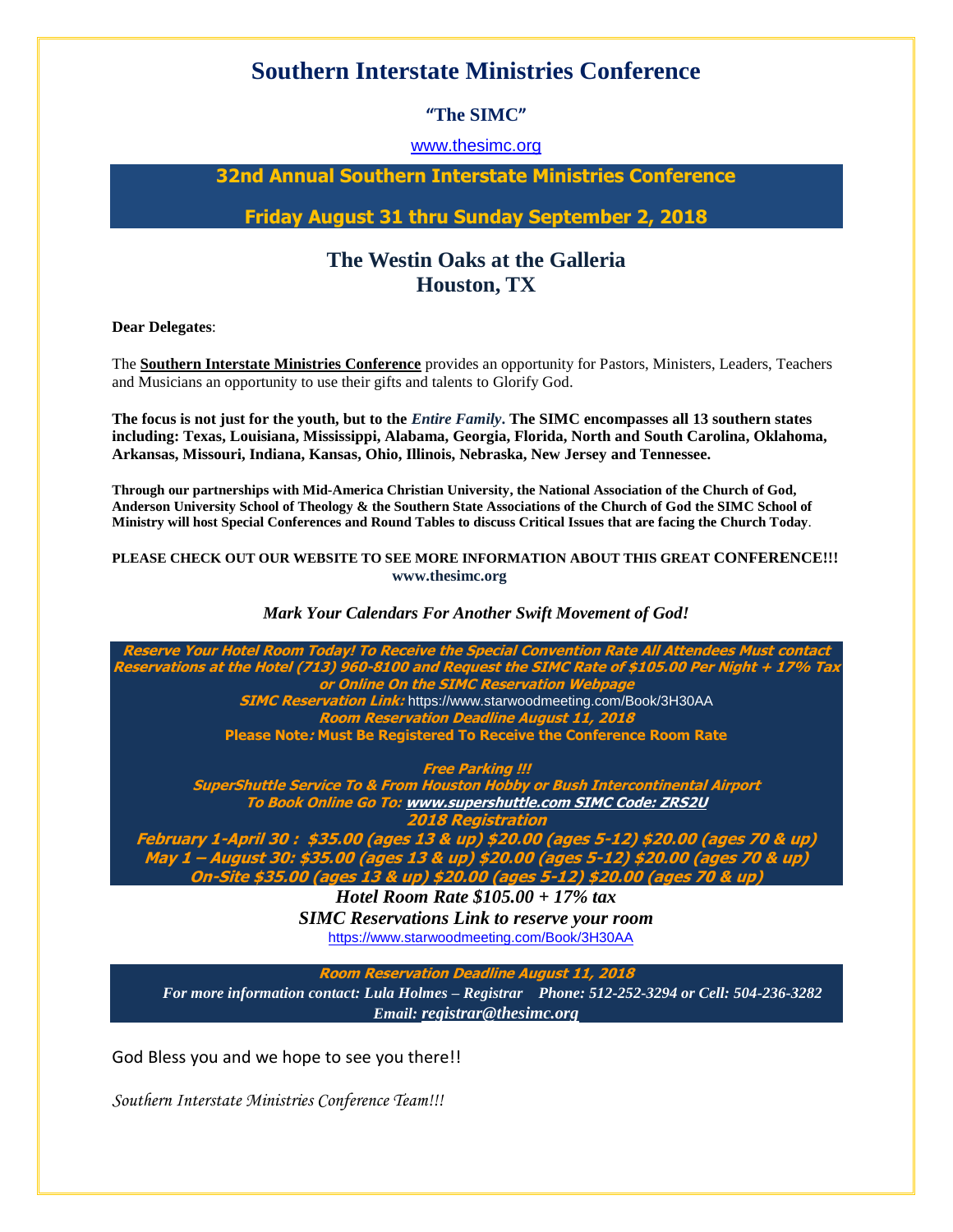#### SIMC REGISTRATION **SOUTHERN INTERSTATE MINISTRIES CONFERENCE OF THE CHURCH OF GOD THE WESTIN OAKS AT THE GALLERIA HOTEL – HOUSTON, TX 5011 Westheimer Road, Houston, TX 77056 FRIDAY, August 31 through SUNDAY, September 2, 2018**

*Name of Congregation/Organization\_\_\_\_\_\_\_\_\_\_\_\_\_\_\_\_\_\_\_\_\_\_\_\_\_\_\_\_\_\_\_\_\_\_\_\_\_\_\_\_\_\_\_\_\_\_\_\_*

*Pastor/Leader\_\_\_\_\_\_\_\_\_\_\_\_\_\_\_\_\_\_\_\_\_\_\_\_\_\_\_\_\_\_\_\_\_\_\_\_\_\_\_\_\_\_\_\_\_\_\_\_\_\_\_\_\_\_\_\_\_\_\_\_\_\_*

 $\emph{Concat Person}\_\_\_\_\_\_\_\_\_\_\_\_$ 

*Email Address***\_\_\_\_\_\_\_\_\_\_\_\_\_\_\_\_\_\_\_\_\_\_\_\_\_\_\_\_\_\_\_\_\_\_\_\_\_\_\_\_\_\_\_\_\_\_\_\_\_\_\_\_\_\_\_\_\_\_\_**

| <b>NAME</b> | <b>REGISTRATION</b><br>$$35.00 (Ages 13 \& up)$<br>\$20.00(Ages 12 & under)<br>\$20.00(Ages~70~and~up)<br>Above rates are effective<br>February $1 - April 30, 2018$ | Men of<br><b>Valor</b><br><b>Luncheon</b><br>\$25.00<br>per person | W.O.W. Ladies<br>Reception<br>Sat., August 31, 2018<br>11:59 A.M.<br>\$40.00 per person |
|-------------|----------------------------------------------------------------------------------------------------------------------------------------------------------------------|--------------------------------------------------------------------|-----------------------------------------------------------------------------------------|
|             |                                                                                                                                                                      |                                                                    |                                                                                         |
|             |                                                                                                                                                                      |                                                                    |                                                                                         |
|             |                                                                                                                                                                      |                                                                    |                                                                                         |
|             |                                                                                                                                                                      |                                                                    |                                                                                         |

#### *Total amount: \_\_\_\_\_\_\_*

| Date/Time of Arrival | <b>Date/Time of Departure</b>                                                                                                                                       |                                                                           |                                                                                         |
|----------------------|---------------------------------------------------------------------------------------------------------------------------------------------------------------------|---------------------------------------------------------------------------|-----------------------------------------------------------------------------------------|
| <b>NAME</b>          | <b>REGISTRATION</b><br>$$35.00 (Ages 13 \& up)$<br>$$20.00(Ages\ 12 \& under)$<br>\$20.00(Ages~70 and up)<br>Above rates are effective<br>February 1-April 30, 2018 | Men of<br><b>Valor</b><br><b>Luncheon</b><br>\$25.00<br><i>per person</i> | W.O.W. Ladies<br>Reception<br>Sat., August 31, 2018<br>11:59 A.M.<br>\$40.00 per person |
|                      |                                                                                                                                                                     |                                                                           |                                                                                         |
|                      |                                                                                                                                                                     |                                                                           |                                                                                         |
|                      |                                                                                                                                                                     |                                                                           |                                                                                         |
|                      |                                                                                                                                                                     |                                                                           |                                                                                         |

|                      | <b>Total amount:</b>                                                                                                                                                  |                                                                           |                                                                                         |
|----------------------|-----------------------------------------------------------------------------------------------------------------------------------------------------------------------|---------------------------------------------------------------------------|-----------------------------------------------------------------------------------------|
| Date/Time of Arrival | <b>Date/Time of Departure</b>                                                                                                                                         |                                                                           |                                                                                         |
| <b>NAME</b>          | <b>REGISTRATION</b><br>\$35.00 (Ages 13 & up)<br>$$20.00(Ages\ 12 \& under)$<br>$$20.00(Ages\ 70\ and\ up)$<br>Above rates are effective<br>February 1-April 30, 2018 | Men of<br><b>Valor</b><br><b>Luncheon</b><br>\$25.00<br><i>per person</i> | W.O.W. Ladies<br>Reception<br>Sat., August 31, 2018<br>11:59 A.M.<br>\$40.00 per person |
|                      |                                                                                                                                                                       |                                                                           |                                                                                         |
|                      |                                                                                                                                                                       |                                                                           |                                                                                         |
|                      |                                                                                                                                                                       |                                                                           |                                                                                         |
| <b>Total amount:</b> | <b>Date/Time of Arrival</b>                                                                                                                                           | <b>Date/Time of Departure</b>                                             |                                                                                         |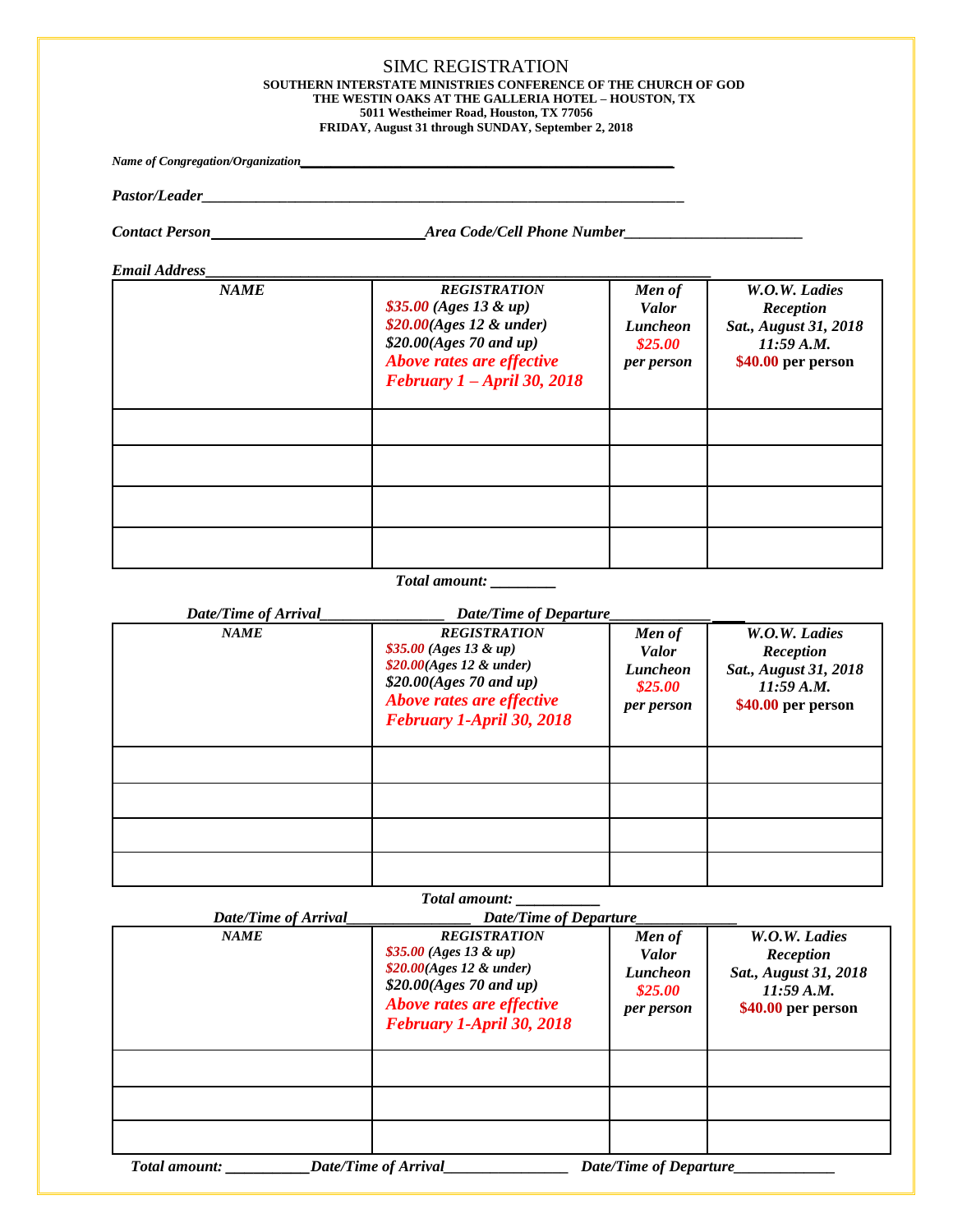# *32nd ANNUAL*

# *SOUTHERN INTERSTATE MINISTRIES CONFERENCE*

**OF THE CHURCH OF GOD www.thesimc.org**

**THE WESTIN OAKS AT THE GALLERIA HOTEL – HOUSTON, TX 5011 Westheimer Road, Houston, TX 77056 FRIDAY, August 31 through SUNDAY, September 2, 2018**

## **Program Book Ads**

| Organization Name |                                                                                                                                                                                                                                               | Representative Name |  |
|-------------------|-----------------------------------------------------------------------------------------------------------------------------------------------------------------------------------------------------------------------------------------------|---------------------|--|
| Address           | <u> 1980 - Jan Sterling von Berling von Berling von Berling von Berling von Berling von Berling von Berling von B</u>                                                                                                                         |                     |  |
|                   | State<br><u>and the company of the company of the company of the company of the company of the company of the company of the company of the company of the company of the company of the company of the company of the company of the com</u> |                     |  |
|                   | Phone #                                                                                                                                                                                                                                       |                     |  |
| Fax #             | E-Mail                                                                                                                                                                                                                                        |                     |  |

## **2018 Program Book Ads**

**Advertise your church, ministry, business, or organization in the SIMC program book and help support the continued Ministry of SIMC. Your ad can give your organization some needed exposure and help SIMC make a difference;**

**"***In Actively Affecting the Lives of People All Across the Southern States"***.**

**SIMC Program Book Ad Price: Cost: Full page - \$100.00 ½ page - \$75.00 ¼ page – \$50.00 Patronage - \$35.00**

**\*Your Add Will Be Posted on the SIMC Website"**

**Send your camera-ready artwork or electronic high-resolution PDF files on CD To: Karen Williams Mail Ad Payments To; Sis. Karen Williams 995 Staring Lane Baton Rouge, LA 70810 PH: 225-938-1914/ 225-766-4512: Email:** simckaren@aol.com

**Make Checks Payable To: Southern Interstate Ministries Conference or "SIMC"**

**Deadline: Postmarked Date: August 5, 2018 at 12:00 midnight.** [www.thesimc.org](http://www.thesimc.org/)